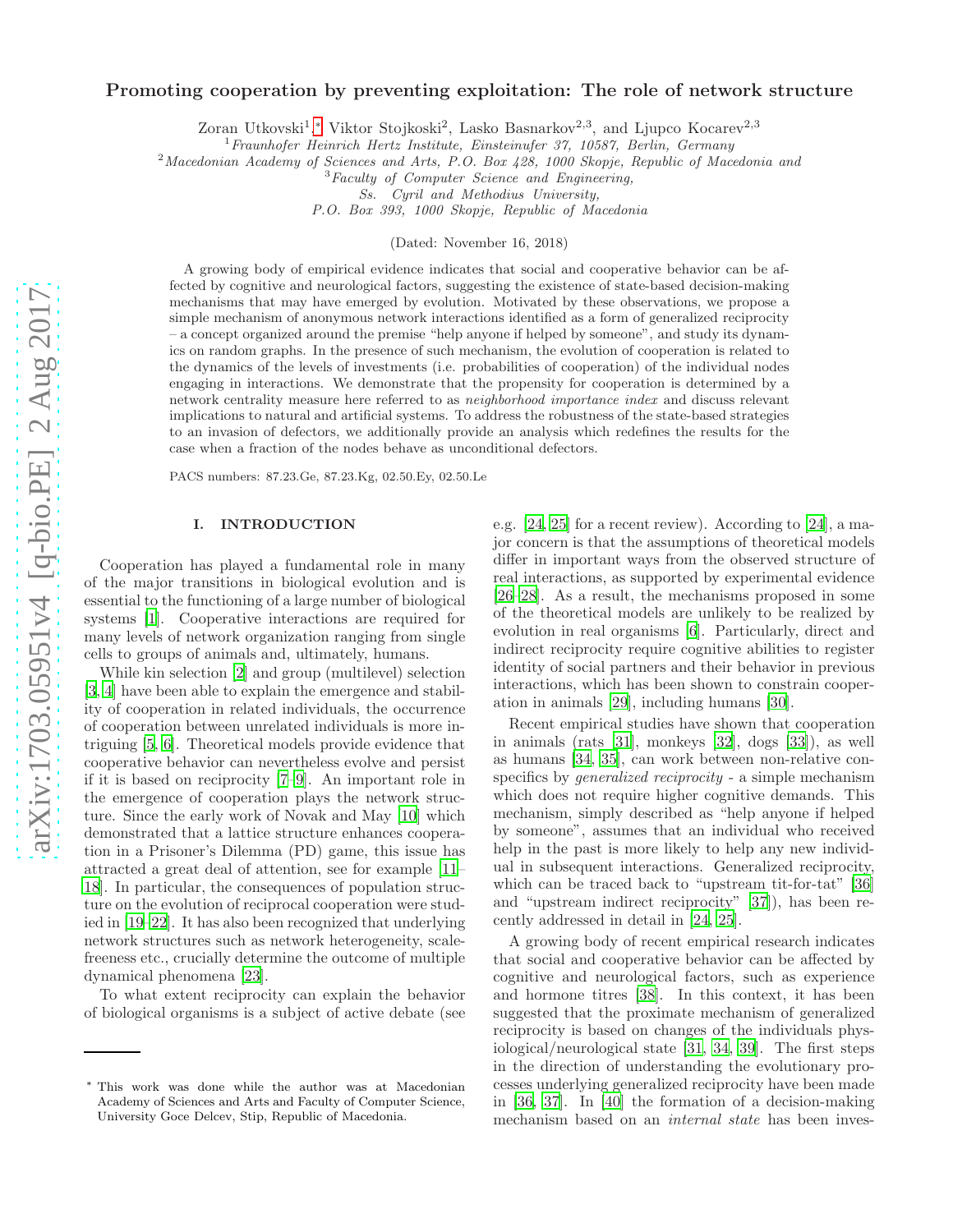tigated by evolutionary simulation. There it has been demonstrated that a mechanism where the individuals base their decision to cooperate based on a state variable updated by the outcome of the last interaction with an anonymous partner, can emerge through small evolutionary steps under a wide range of conditions.

In the presence of supporting empirical evidence for the evolutionary development of a state-based decisionmaking mechanism, we propose a general framework to address the dynamics of such mechanisms on complex networks. We adopt a simple (stochastic) model for network interactions, where nodes regularly send cooperation requests to randomly chosen neighbors. The selected nodes accept the requests (cooperate) with probability determined by a single variable - an internal cooperative state which reflects their current "well being". The resulting behavioral mechanism relates the nodes' behavior in the network interactions to their fitness, i.e. accumulated payoff in a game-theoretic jargon, with immediate implications to a large plethora of real-life networks.

From a game-theoretic perspective, the behavioral mechanism we address may be framed in the *continu*ous Prisoner dilemma context [\[41\]](#page-10-12) according to which the level of investment (i.e. the probability of cooperation) is adjusted to the accumulated experience. While in our stochastic model interactions happen between two individuals, the fact that the behavioral mechanism is oblivious to the identity of donors and receivers effectively provides a framework where the network nodes engage in a game with their neighborhood. This, in a sense, is conceptually similar to some versions of the N-player iterated Prisoners Dilemma [\[42,](#page-10-13) [43\]](#page-10-14).

We point out that in our model we do not consider "competition" between strategies in the sense of [\[44\]](#page-10-15). Also, we do not assume evolutionary updates in the sense of e.g. [\[37\]](#page-10-8), or imitation of the neighbor's strategy (e.g. imitation dynamics) [\[45\]](#page-10-16). Instead, we presume that a general form of state-based generalized reciprocity mechanism is in place in the complex network of interest (i.e. has evolved as a result of evolution, as suggested by empirical evidence), effectively resulting in a continuum of investment strategies with levels of investment changing according to the nodes individual states.

With this in mind, the aim of our approach is to evaluate the implications of this behavioral mechanism on the cooperation in the network and, importantly, to reveal the role of network structure. In particular, we show that, in the presence of the here addressed state-based behavioral mechanism, the levels of individual investments may evolve from very low to significant, eventually saturating to a point which is solely determined by the network topology. To address the robustness of the state-based strategies to an invasion by defectors, we restate the results for the case when a fraction of the network nodes behave as unconditional defectors.

An important aspect of our model is the fact that the anonymity of the network interactions is not associated with an increased vulnerability to exploitation (as it is

generally the case with generalized reciprocity [\[24](#page-9-14), [25](#page-9-15)]. In fact, we are able to show that the behavioral mechanism promotes cooperation by "driving" the network towards a steady state beyond which the individual nodes are protected from exploitation by the rest of the network.

The remaining of the paper is structured as follows. In Sec. [II](#page-1-0) we define the stochastic model for network interactions and describe the proposed behavioral mechanism (update rule). In the same section we present the deterministic counterpart of the stochastic model, which is analytically tractable and represents a valid approximation in the steady state regime. In Sec. [III](#page-3-0) we analyze the deterministic model and address the issue of cooperation from the perspective of the network topology. We further derive important properties of the model related to the spread and stability of cooperation in the network. The analytical findings are supported by numerical results. We conclude the paper by discussing the implications of the model and drawing parallels with other theoretical models and real-life networks.

# <span id="page-1-0"></span>II. MODEL DESCRIPTION

# A. Network model

The network is modeled as a random graph A on a finite set N of N nodes, with binary edge variables  $A_{ij} \in$  $\{0,1\}$  between pairs of nodes  $i, j \in \mathcal{N}$   $(A_{ij} = 1, i \neq j)$ indicating neighborhood relation). The interactions between the nodes are modeled as follows: in each round t, node i sends a cooperation request to a randomly (on uniform) chosen node from its neighborhood, for example  $j \in \mathcal{N}_i$ ; upon selection, node j accepts the request (i.e. cooperates) with probability  $p_i(t)$ , which may be considered as its internal *cooperative state* at time  $t$ ; if node  $j$ accepts the request, i.e. cooperates, it pays a cost c for node  $i$  to receive a benefit  $b$  (we assume these quantities to be the constant over the network). The (random) payoff of node  $i$  at round  $t$  is

<span id="page-1-1"></span>
$$
y_i(t) = bx_j(t) - cx_i(t) \sum_{k \in \mathcal{N}_i} \rho_k(t).
$$
 (1)

In  $(1)$ : the selected index from the neighborhood of i is a random variable uniformly distributed on the set  $\mathcal{N}_i, j \sim \mathrm{U}(\mathcal{N}_i); \ \mathrm{x}_l(t), \ l = 1, \ldots, N, \ \mathrm{are}$  Bernoulli random variables, each with parameter  $p_l(t)$  (the cooperative state);  $\rho_h$  is a Bernoulli random variable with parameter  $1/d_h$ , where  $d_h$  is the degree of node  $h, d_h = \sum_l A_{h,l}$ ; the term  $\sum_{h \in \mathcal{N}_i} \rho_h(t)$  captures the (random) number of nodes (neighbors of  $i$ ) which send a cooperative request to i during round  $t$ . We note that the model  $(1)$  may be easily extended to weighted graphs by substituting the uniform distribution with categorical.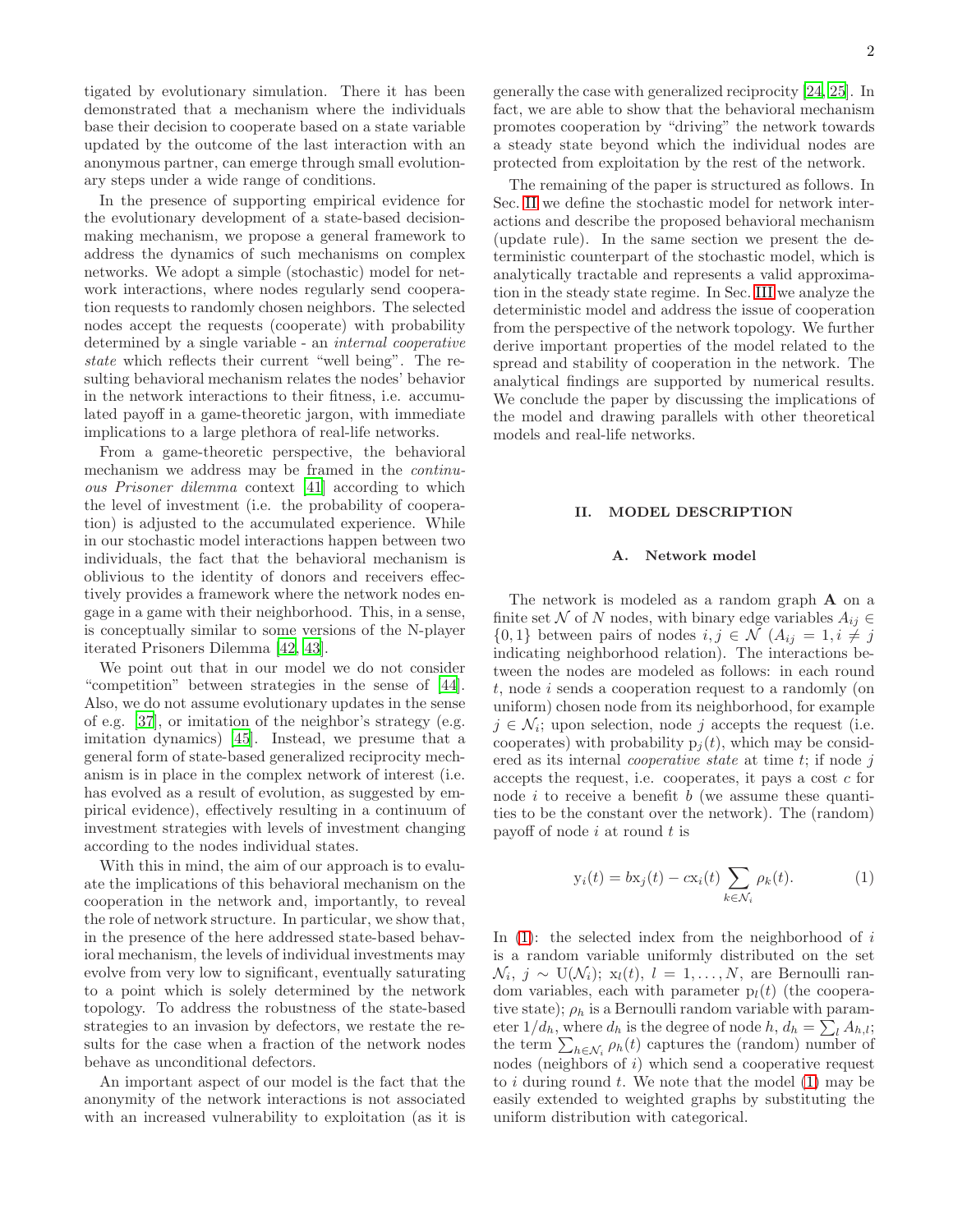### B. Behavioral mechanism (update rule)

For simplicity, we assume a synchronous behavioral update, based on of the accumulated (i.e. total) payoff of the node i by time t,  $Y_i(t) = Y_i(t-1) + y_i(t)$ , with  $Y_i(0)$ being the initial condition and  $y_i(0) = 0$ . The cooperative state of node i at time  $t + 1$  is defined as

$$
p_i(t + 1) = f(Y_i(t)),
$$
\n(2)

where we assume that the function  $f : \mathbb{R} \to [0, 1]$  is monotonic (nondecreasing). A plausible choice which reflects real-world behavior is the sigmoid (logistic) function

$$
f(\omega) = \left[1 + e^{-\kappa(\omega - \omega_0)}\right]^{-1},
$$

where the parameters  $\kappa$  and  $\omega_0$  define the steepness, respectively the midpoint of the function.

We note that it is straightforward to extend the model to account for an asynchronous behavioral update, where in each step  $t$  node  $i$  updates its probability of cooperation with probability  $u$ . In that case, the cooperative state of node i at time instant  $t + 1$  is defined as

$$
p_i(t+1) = p_i^{1-\lambda}(t) \cdot f^{\lambda}(Y_i(t)).
$$

The dynamics of the behavioral update, is then dictated by the payoff accumulated by each node in the (random) time period between two updates  $t_o$  and  $t_o + T_i$ 

$$
\Delta Y_i(t_o, t_o + T_i) \doteq Y_i(t_o + T_i) - Y_i(t_o)
$$
  
=  $b \sum_{\tau=t_o+1}^{t_o+T_i} x_j(\tau) - cx_i(t_o + 1) \sum_{\tau=t_o+1}^{t_o+T_i} R_i(\tau),$ 

with the comment that the index  $j \in \mathcal{N}_i$  is updated in each step  $\tau$ .

In the following we will only address the scenario with synchronous update, with the remark that the conclusions also apply to the asynchronous scenario.

# C. Random graphs

The starting point for studying games on graphs are the models used in evolutionary biology, where the evolution of the population over time can be determined by solving a coupled set of differential equations (the replicator equations, see, e.g. [\[46\]](#page-10-17)). Besides being deterministic (no stochasticity in the decisions), this framework assumes infinite, well-mixed populations.

To account for stochastic game dynamics and finite populations, evolutionary graph theory provides a mathematical tool for representing population structure: nodes correspond to individuals and edges indicate interactions [\[19\]](#page-9-11). Graphs can describe spatially structured populations of bacteria, plants or animals, tissue architecture and differentiation in multi-cellular organisms, or

social networks. In this context, the well-mixed population, which is a classical scenario for mathematical studies of evolution, is given by the complete graph.

In this setting, the structure of the underlying random graph dictates the final result of many real world systems, including cooperation. In general, real world networks are characterized with three properties [\[47\]](#page-10-18): i) high clustering - two nodes have a higher probability to share an edge if they have similar neighborhoods, ii) small-world - short, on average, distance (shortest path length) from one node to another, and iii) scale-freeness - power law degree probability density function (pdf).

<span id="page-2-0"></span>Many models have been developed for generating random graphs that have (some of) these properties. We study the behavior of our model on the four models that are most often implemented i) Random d-regular graph, ii) Erdos-Renyi (ER) random graph, iii) Watts-Strogatz (WS) random graph, and iv) Barabasi-Albert random scale-free network. In the following, we describe them.

• Random *d*-regular graph – the simplest random graph that can be found in the literature. Formally defined as a random graph  $\mathbf{A}(N,d)$  in which all nodes have the same degree  $d$  [\[48](#page-10-19)]. As such, it has a degree pdf (and hence a z pdf) described with the Dirac delta function, whereas clustering and shortest path length generally depend on the parameter  $d$ . To generate a  $d$ -regular graph we implement the pairing algorithm described in [\[49\]](#page-10-20).

A special type of a regular graph that has been commonly studied in evolutionary biology is the two dimensional (2D)  $N \times N$  square lattice [\[10\]](#page-9-8). A such lattice is characterized with low (zero) clustering and long average path length. The main difference between a 2D square lattice and other random regular graphs is that the structure of the former is not random. Namely, in it the nodes are distributed at the integer coordinate points of the two dimensional Euclidean space and each node is connected to other nodes that are one unit away from it.

• Erdos-Renyi (ER) random graph – also known as the  $\mathbf{A}(N,\pi)$  model [\[50\]](#page-10-21). In it, two nodes share an edge with probability  $\pi$ , independently from the presence of other edges. A random graph constructed through this algorithm is characterized with very low clustering, long shortest path length and Poisson degree pdf.

• Watts-Strogatz (WS) random graph – a model for generating random graphs introduced in [\[51\]](#page-10-22) and defined as  $\mathbf{A}(N, d, \beta)$ , where d is the average degree and  $\beta \in [0, 1]$ is the probability that an edge will be "rewired". In short, the construction of a WS random graph is as follows. First, a d-regular ring lattice is constructed by putting the nodes on integer values of a circle with circumference  $N+1$  and connecting them to their d nearest neighbors. Then, each generated edge  $(i, j)$  (with  $i < j$ ) is rewired to  $(i, k)$ , where  $k \neq i$  is a uniformly chosen node, with probability β. We point out that d-regular ring lattices and ER random graphs emerge as special types of the WS graph when  $\beta = 0$  and  $\beta = 1$ , respectively. When  $0 < \beta < 1$  the existence of a local ring lattice structure produces high clustering, whereas the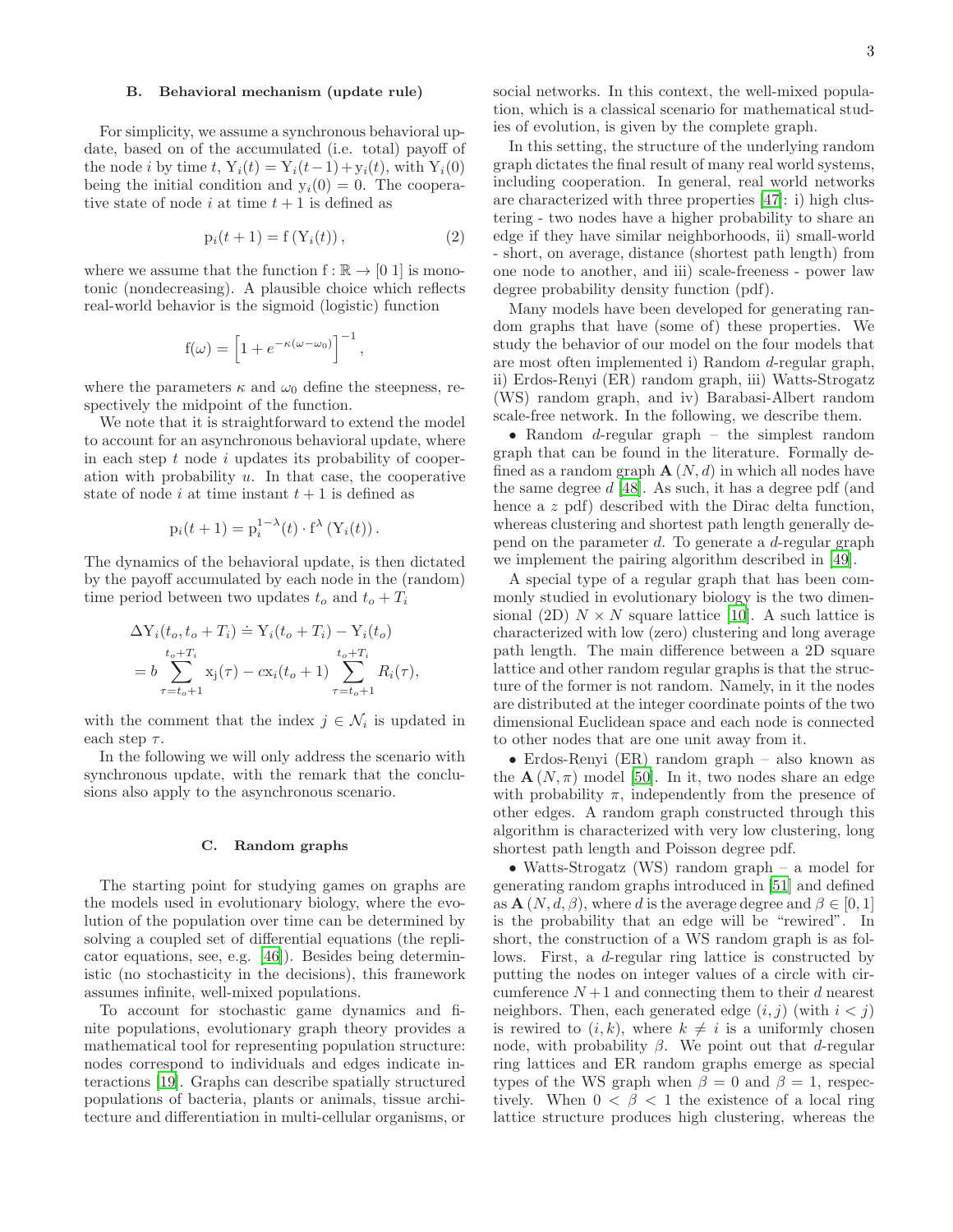randomly reallocated edges lead to short path lengths, i.e. the small-world property.

• Barabasi-Albert (BA) random scale-free network – a model based on the preferential attachment mechanism for generating random graphs [\[52](#page-10-23)]. The construction of a BA network, written as  $\mathbf{A}(N,m)$ , is represented as a dynamical process. Concretely, in the beginning a fully connected network of  $m_0$  nodes  $(\mathcal{N}_i = \mathcal{N} \setminus i$  for all i) is created. Then, at each time step a new node  $i$  is born that makes connections to m other nodes that are present in the network. The node connects to a particular node  $j$  with probability proportional to its current degree. Besides having the same properties of high clustering and small-world as the WS graph, the BA graph has a scalefree degree pdf. Therefore, the BA model has been extensively applied for studying real world systems, ranging from social to biological networks and beyond [\[52,](#page-10-23) [53](#page-10-24)].

# D. Deterministic approximation

We approximate the stochastic model [\(1\)](#page-1-1) by a deterministic model (under the same behavioral update), where the random variables are substituted with their respective expectations

$$
y_i(t) = b \sum_j \frac{A_{ij}}{d_i} p_j(t) - cz_i p_i(t).
$$
 (3)

In  $(3)$ ,  $z_i$  is defined as

$$
z_i = \sum_j A_{ji}/d_j.
$$

This quantity acts as a local centrality measure of a node, with node  $i$  being more "important" if it has many neighbors, and the neighbors themselves have few neighbors. In our model of interactions, this node would be called upon rather frequently. The measure, that we refer to as "neighborhood importance index", reflects the role of network topology in the promotion and stability of cooperation. When considering random walks on complex networks, one can show that  $z_i$  is exactly the sum of the jump probabilities towards node  $i$  from its neighbors [\[54\]](#page-10-25).

When written in vector form, for [\(3\)](#page-3-1) we have

$$
\mathbf{y}(t) = \mathbf{\Theta} \cdot \mathbf{p}(t),
$$

where  $\Theta_{ii} = -cz_i$ , and  $\Theta_{ij} = b\frac{A_{ij}}{dz}$  $\frac{d_i}{d_i}$ , for  $i \neq j$ .

In Fig. [1](#page-4-0) we present the comparison between the stochastic and the deterministic model in terms of the mean squared error (MSE) between the realizations of the individual cooperation probabilities and their deterministic counterparts (analytical solutions of the deterministic model). We observe that in the time limit the steady state behavior of both models is almost identical. In addition, the steady state solution depends only on the benefit-to cost ratio  $b/c$ , and the particular values of b and c only determine the rate of convergence, i.e the duration of the transient regime.

# <span id="page-3-0"></span>III. RESULTS

Here, we address in more details the issues of cooperation in relation to the network topology. We thereby highlight the role of the neighborhood importance index z (more precisely its distribution over the network nodes). In particular, we describe the steady state behavior of the deterministic model and derive important properties related to the existence and stability of cooperation.

### A. Steady state behavior

The update rule [\(2\)](#page-2-0) yields the following set of iterative equations for  $i = 1, ..., N$ 

$$
p_i(t + 1) = f(Y_i(t - 1) + \Theta_i \cdot \mathbf{p}(t)),
$$

where  $\Theta_i$  is the *i*-th row of  $\Theta$ . In steady state it has to be fulfilled

$$
p_i^* = f\left(f^{-1}\left(p_i^*\right) + \mathbf{\Theta}_i \mathbf{p}^*\right),\,
$$

for  $i = 1, \ldots, N$ . By applying the inverse map we get

<span id="page-3-2"></span>
$$
f^{-1}(p_i^*) = f^{-1}(p_i^*) + \Theta_i p^*.
$$
 (4)

The above requires  $y_i^* \doteq \Theta_i \mathbf{p}^* = 0$ , unless either  $p_i^* = 1$ (i.e.  $Y_i^* = f^{-1}(p_i^*) = \infty$ ), or  $p_i^* = 0$  (i.e.  $Y_i^* = -\infty$ ).

<span id="page-3-1"></span>It is easy to verify that if there exists i such that  $p_i^* = 0$ , then the same is true for all  $i \in \mathcal{N}$ . Indeed, when  $p_i^* = 0$ , then from [\(3\)](#page-3-1) it must hold that either: 1)  $y_i^* > 0$ , or: 2)  $p_j^* = 0$  for all j in the neighborhood of i,  $j \in \mathcal{N}_i$ . The condition 1 implies  $p_i^* = 1$ , which is a contradiction. The condition 2 yields  $p_i^* = 0$  for all  $i \in \mathcal{N}$  by repeating the same argument to the nodes in the neighborhood of i, until all nodes are reached. We note that this case is also covered by the requirement  $\Theta_i \mathbf{p}^* = \mathbf{0}$ , with the solution  $p^* = 0$ . Hence, a steady state solution fulfills  $\mathbf{p}^* \in \mathbf{0} \cup (0 \ 1]^N$  and is thereby characterized by nonnegative steady state payoffs  $y_i^* \geq 0$ . We note that a steady state  $\mathbf{p}^* = \mathbf{0}$  is also reached whenever the initial conditions are  $p(1) = 0$ . We will, however, exclude this trivial possibility in the analysis that follows.

In steady state, the nodes may thus be attributed to two (disjoint) sets,  $W = \{w \in \mathcal{N} : y_w^* = 0\}$  and  $\mathcal{S} =$  $\{s \in \mathcal{N}: y_s^* > 0\}$ , depending on the steady state payoff  $y_i^*$ . As a consequence of [\(4\)](#page-3-2), the nodes in S are further characterized by  $p_i^* = 1$ , while the nodes in W may take both values  $p_i^* = 1$  and  $p_i^* < 1$ , depending on the network parameters. We will refer to the nodes in the sets  $W$  and  $S$  as "weak", respectively "strong" nodes, with an intention to emphasize their role in the bifurcation analysis performed later. Accordingly, there are two sets of relations that have to be satisfied

<span id="page-3-3"></span>
$$
0 = \frac{b}{d_i} \sum_j A_{ij} p_j^* - c z_i p_i^*, \quad i \in \mathcal{W}
$$

$$
y_i^* = \frac{b}{d_i} \sum_j A_{ij} p_j^* - c z_i, \quad i \in \mathcal{S}.
$$

$$
(5)
$$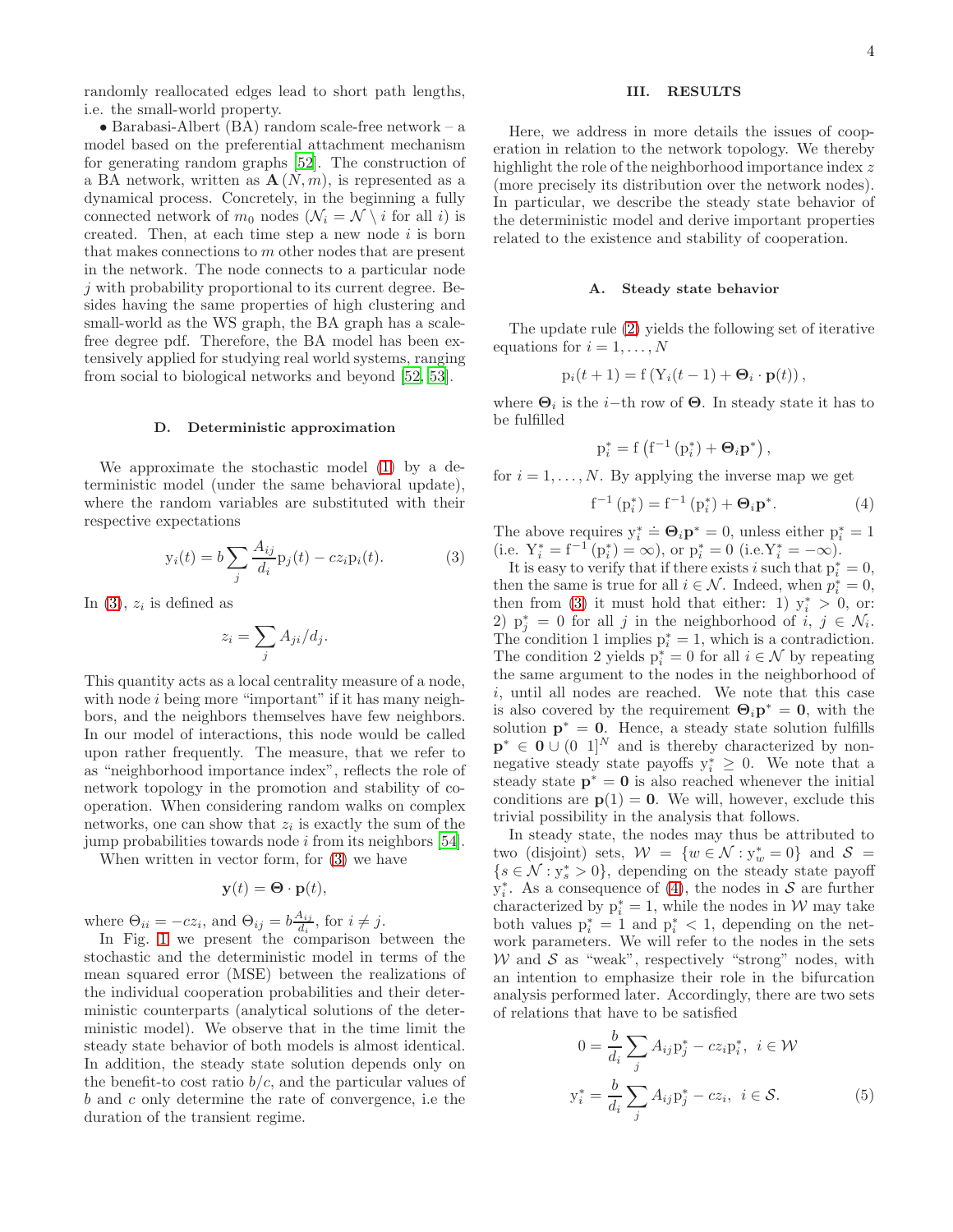5



<span id="page-4-0"></span>FIG. 1. Mean squared error (MSE) comparison of the stochastic and the deterministic models. For the stochastic model, the results are averaged across 100 network realizations. (a) Regular graph. (b) ER graph. (c) BA graph. (d) WS graph. (a-d)  $b/c = 1.8$ . (e-h) Same as (a-d), only  $b/c = 1.5$ . (i-1) Same as (a-d), only  $b/c = 1.2$ . (a-1) A lighter shade indicates lower parameter values. All graphs have 100 nodes and average degree 8. In each run we set the initial values  $Y_i(0) = -4$  and  $p_i(0) = 0.05$  for all i. We assume synchronous update.

Note that in  $(5)$  the sets  $W, S$ , the steady state values  $p_i^*, i \in \mathcal{W}$  and the constants  $y_i^*, i \in \mathcal{S}$  are unknown.

# B. Properties of the model

In the following we derive some important properties of the model. In particular, we investigate the necessary and sufficient conditions for the spread and stability of cooperation, in relation to the network topology.

1. Robustness to exploitation: The non-negativity of the individual steady state payoffs  $y_i^*$  in [\(5\)](#page-3-3) has an important implication on the promotion of cooperation in networks as it ultimately protects the individual nodes from exploitation by the rest of the network. This is, in general, at contrast to other mechanisms based on general reciprocity where the anonymity of donors and receivers makes it difficult to single out and punish defectors, leaving the nodes vulnerable to exploitation. Fig. [2](#page-5-0) illustrates

the range of the individual steady state payoffs and the average network payoff  $\langle y^* \rangle$  as a function of the benefit/cost ratio  $b/c$ , for the different network models.

2. Necessary condition for the existence of cooperation: It is easy to show that  $b/c < 1$  implies  $p_i = 0$  for all  $i \in \mathcal{N}$ . Indeed, if there exists i such that  $p_i^* > 0$ , then the total steady state network payoff

<span id="page-4-1"></span>
$$
\sum_{i} y_i^* = b \sum_{i} \sum_{j} \frac{A_{ij}}{d_i} p_j^* - c \sum_{i} \sum_{j} \frac{A_{ji}}{d_j} p_i^*
$$

$$
= (b - c) \sum_{i} z_i p_i^*,
$$
(6)

is strictly negative, implying that there is some  $i$  for which  $y_i^* < 0$  (contradiction). Hence,  $b/c \ge 1$  is a necessary condition for the existence of cooperators (nodes with  $\mathbf{p}_i^* > 0$ ).

3. Promotion of cooperation: We observe that when  $b/c > 1$ , the steady state probabilities are strictly greater than 0,  $p_i^* > 0$  for all  $i \in \mathcal{N}$ . Indeed, if there exists i such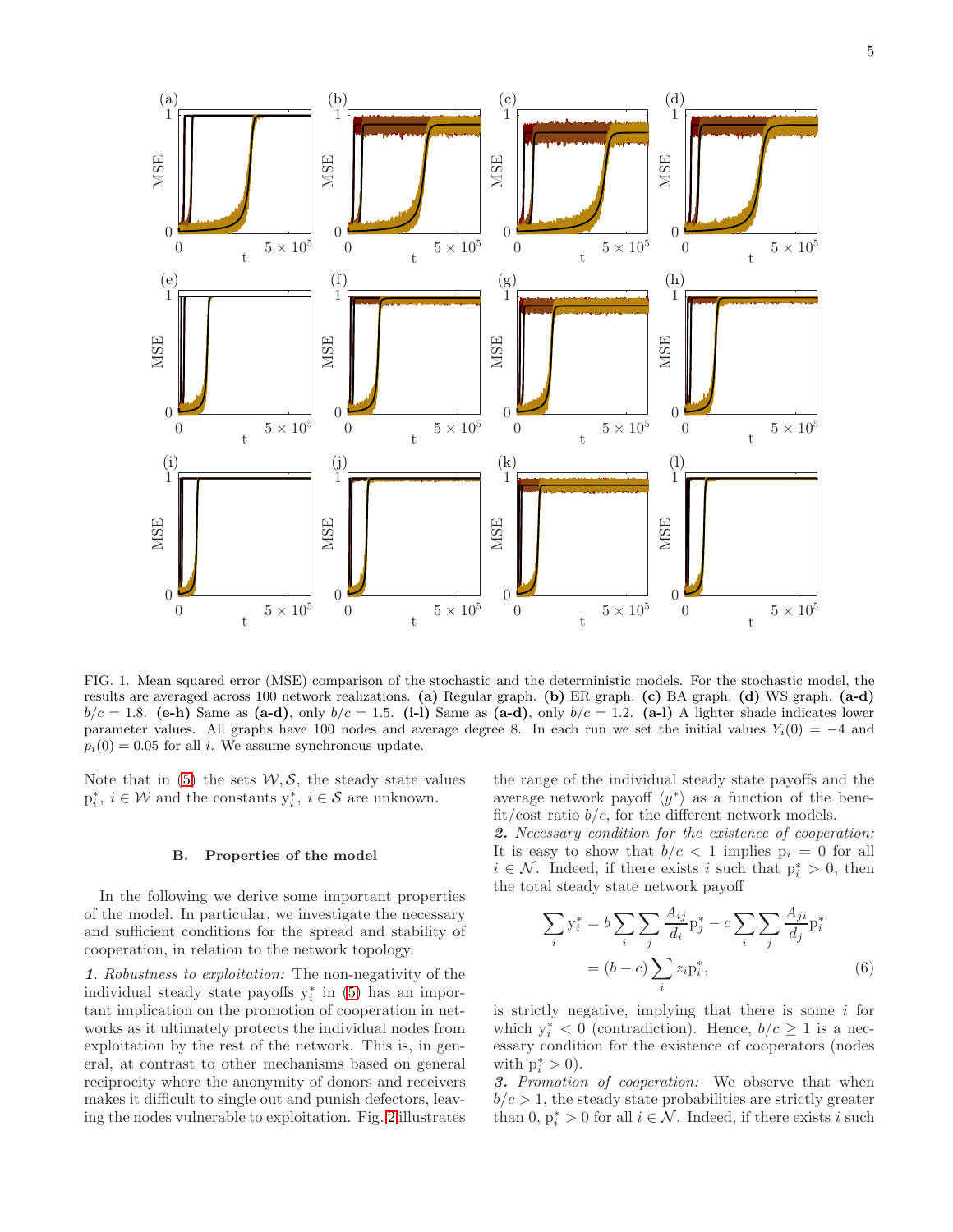that  $p_i^* = 0$  then, as already discussed, it must hold that  $p_i^* = 0$ , for all  $i \in \mathcal{N}$ . This, however, would yield a total network payoff  $\sum_i y_i^* = 0$ , which contradicts [\(6\)](#page-4-1).

4. Sufficient condition for the existence of unconditional cooperators (strong nodes): When  $b/c > 1$ , there is always at least one strong node in the network. This follows directly from the observation that when  $b/c > 1$  the RHS of [\(6\)](#page-4-1) is strictly greater than zero, which implies that there is at least one *i* for which  $y_i^* > 0$  and  $p_i^* = 1$ . Combined together, property 3. and property  $\overline{4}$ . state that, as a consequence of the update rule [2,](#page-2-0) the network nodes cooperate with the maximum possible probability, such as their pay-off is non-negative. In other words, they are not exploited by their environment.

5. Necessary condition for the existence of unconditional cooperators (strong nodes): The condition  $z_i > b/c$  implies  $p_i^* < 1$ , which follows by substituting  $\sum_j \frac{A_{ij}}{d_i}$  $\frac{A_{ij}}{d_i}$ p $_j^* \leq 1$ in  $(5)$ . In other words, a necessary condition for i to be strong (i.e. unconditional cooperator  $p_i^* = 1$ ) is  $z_i \leq b/c$ . 6. Necessary and sufficient condition for full network cooperation: We show that

$$
b/c \ge z_{\text{max}},\tag{7}
$$

where  $z_{\text{max}}$  is the largest neighborhood importance index in the graph,  $z_{\text{max}} = \max_i(z_i)$ , is both necessary and sufficient for all nodes to be strong (full network cooperation).

We note that the proof that  $p_i^* = 1$ ,  $\forall i \in \mathcal{N}$ , implies  $b/c \geq z_{\text{max}}$ , follows directly from *property 3*. To prove the converse, we use contradiction. We first define  $p_{\min} =$  $\inf p_i^*, i \in \mathcal{N}$ , and set  $b/c$  to be greater than one  $(b/c > 1)$ being the prerequisite for cooperative behavior).

Now, let us assume that the converse is not true, that is  $b/c \geq z_i$  for all i, and there exists some i such that  $p_i^*$  < 1. Under this assumption, for all i we would have:

$$
y_i^* = b \sum_j \frac{A_{ij}}{d_i} p_j^* - c z_i p_i^*,
$$
  

$$
\geq b \sum_j \frac{A_{ij}}{d_i} p_j^* - c \frac{b}{c} p_i^*,
$$

which implies

$$
\mathbf{p}_i^* + \frac{\mathbf{y}_i^*}{b} \ge \sum_j \frac{A_{ij}}{d_i} \mathbf{p}_j^*
$$

However, for those i satisfying  $p_i^*$  < 1, we know that  $y_i^* = 0$ , implying

$$
p_i^* \ge \sum_j \frac{A_{ij}}{d_i} p_j^* \ge p_{\min}.\tag{8}
$$

.

For all *i* satisfying  $b/c > z_i$ , [\(8\)](#page-5-1) holds with strict inequality, whereas those i' for which  $b/c = z_{i'}$  must satisfy  $p_{i'}^* = p_{\min}$ . This, however, can hold if and only if the nodes corresponding to these indices are only linked to



<span id="page-5-0"></span>FIG. 2. Average steady state payoff  $\langle y^* \rangle$  as a function of  $b/c$ (solid line), averaged over 100 graph realizations. The regions (in lighter shade) enclose the area between the minimum and the maximum node payoff observed in the network. (a) Regular graph. (b) ER graph. (c) BA graph. (d) WS graph. (a)-(d) All graphs have 1000 nodes and average degree 8.

<span id="page-5-2"></span>each other, i.e. form a connected component. In that case  $z_{\text{max}} = 1 = b/c$  which contradicts the assumption  $b/c > 1$ . Hence, the converse must also be true, which concludes the proof.

### C. Derivation of the steady state solution

Having addressed the general steady state behavior of the model and derived its most important properties, here we provide bifurcation analysis to determine the steady state solution of [\(5\)](#page-3-3). To do so, we keep the cost c fixed and vary the benefit b in order to determine their influence on the system. Fig. [3](#page-6-0) serves as a graphical illustration for the analysis.

We start with the remark that  $b/c \geq z_{\text{max}}$  ensures that all nodes are unconditional cooperators (i.e. strong),  $p_i^* = 1$ , for all  $i \in \mathcal{N}$ . This follows directly from necessary and sufficient condition for full network cooperation (property 6.). We denote  $b_1 = cz_{\text{max}}$  and introduce  $W_1$  as the set of nodes with indices  $w_1 \in W_1$  satisfying  $z_{w_1} = b_1/c$  (note that  $\mathcal{W}_1$  may have more than one element). For  $i \in \mathcal{W}_1$  the payoff becomes  $y_i^* = 0$ , while it is still  $p_i^* = 1$ . By reducing b beyond  $b_1$ , for  $i \in \mathcal{W}_1$ the probability of cooperation becomes  $p_i^*$  < 1 (i.e the nodes become weak), as  $p_i^* = 1$  would imply a payoff  $y_i^*$  < 0 (contradiction). The value(s)  $p_i^*$  are determined from [\(5\)](#page-3-3), by plugging in  $p_i^* < 1$  for  $i \in \mathcal{W}_1$ . Thus,  $b_1$  is the first bifurcation point and the nodes in the set  $\mathcal{W}_1$  are the first to become weak, i.e. to break up with unconditional cooperation. The remaining nodes  $S^{(1)} = \mathcal{N} \setminus \mathcal{W}_1$ are still strong.

<span id="page-5-1"></span>We proceed by using induction to determine the set of weak nodes  $\mathcal{W}^{(n+1)} = \bigcup_{i=1}^{n} \mathcal{W}_i$  and the (remaining) strong nodes  $\mathcal{S}^{(n+1)} = \mathcal{N} \backslash \mathcal{W}^{(n+1)}$  for any b in the interval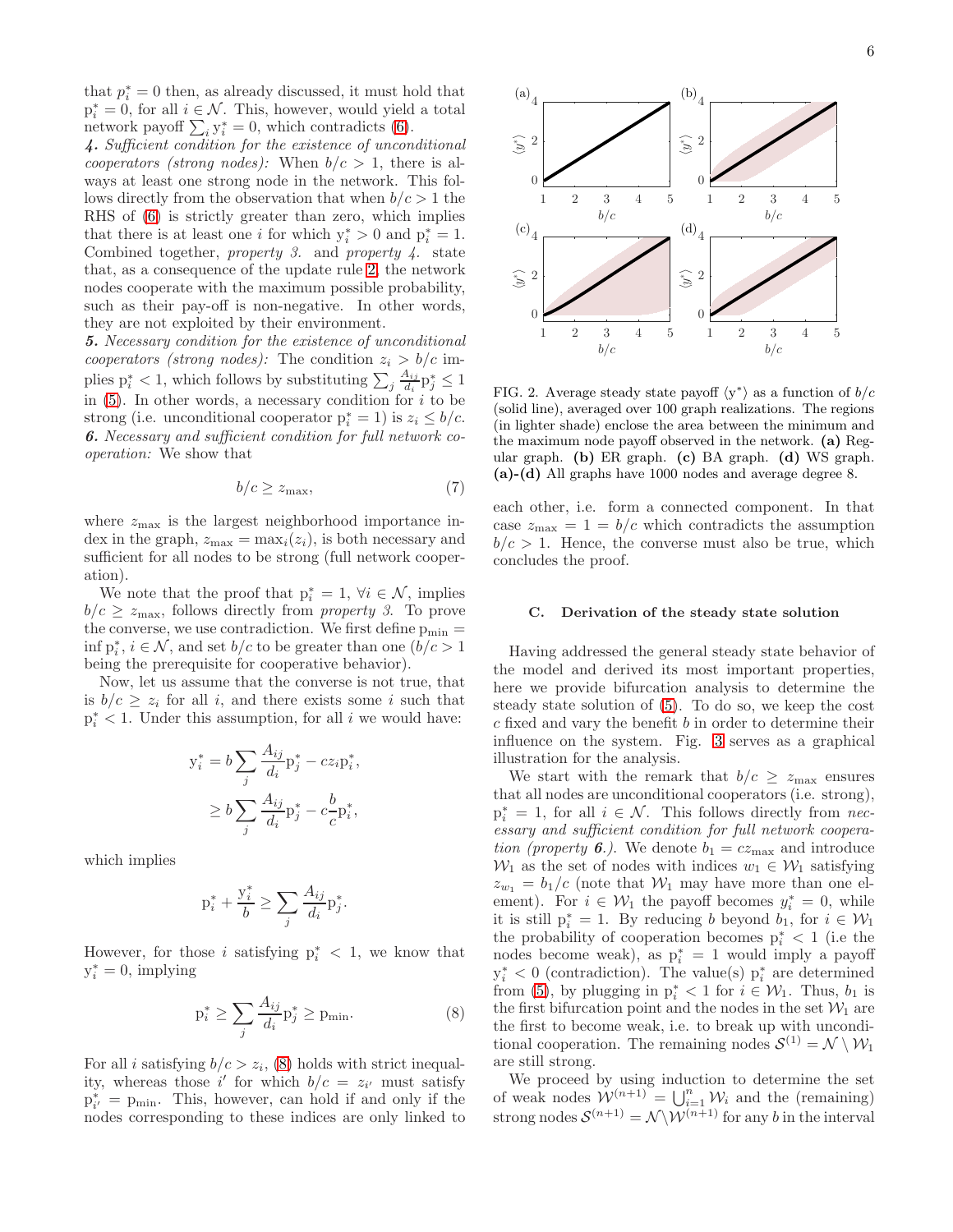

<span id="page-6-0"></span>FIG. 3. (a) A visualization of a small random graph with 10 nodes. The nodes are colored according to the order of switching from strong to weak when decreasing the  $b/c$  ratio – a darker color indicates higher switching propensity. The node size is proportional to the index  $z_i$ . (b) Fraction of strong nodes  $\sigma$  as a function of the (decreasing)  $b/c$  ratio.

between two bifurcation points,  $b_n > b \geq b_{n+1}$ . After substituting  $p_i^* = 1$  for the nodes in  $\mathcal{S}^{(n+1)}$ , we determine  $p_i^*$  for the nodes in  $W^{(n+1)}$  from the remaining equations.

By applying some simple algebra to reorganize the equations for the nodes in the set  $\mathcal{W}^{(n)}$ , for all b in the interval between  $b_n$  and the next bifurcation point  $b_{n+1}$ ,  $b_n > b \ge b_{n+1}$ , we obtain

$$
\sum_{j \in S^{(n)}} \frac{b}{cz_i d_i} A_{ij} = p_i^* - \sum_{j \in \mathcal{W}^{(n)}} \frac{b}{cz_i d_i} A_{ij} p_j^*, \quad i \in \mathcal{W}^{(n)}.
$$

The last equation can be written in matrix form

$$
\mathbf{a} = (\mathbf{I} - \mathbf{A}_{\mathcal{W}^{(n)}}) \mathbf{p}^*,\tag{9}
$$

where the vector a is the vector of sums appearing on the left-hand side of [\(9\)](#page-6-1), while  $\mathbf{A}_{\mathcal{W}^{(n)}}$  is a weighted version of the neighborhood matrix of the subgraph associated with  $\mathcal{W}^{(n)}$ . The solution is unique provided that the matrix  $\mathbf{I} - \mathbf{A}_{\mathcal{W}^{(n)}}$  is nonsingular, i.e. the inverse  $(\mathbf{I} - \mathbf{A}_{\mathcal{W}^{(n)}})^{-1}$ exists. In that case the solution reads

$$
\mathbf{p}^* = \left(\mathbf{I} - \mathbf{A}_{\mathcal{W}^{(n)}}\right)^{-1} \mathbf{a}.
$$

We note that in reality, and particularly in large networks, the nonsingularity condition for  $\mathbf{I} - \mathbf{A}_{\mathcal{W}^{(n)}}$  is fulfilled almost certainly.

# D. Alternate projection method for the steady state solution

The bifurcation analysis provides an analytical solution to the steady state cooperation probabilities for each  $b/c > 1$ . By the definition of steady state, the same solution would be obtained by starting from an arbitrary initial condition  $p(0) \in (0, 1]^N$  and letting the network evolve according to our payoff and update rules. Note

that the steady state conditions may be reformulated as

$$
y_i^* = b \sum_j \frac{A_{ij}}{d_i} p_j^* - c z_i p_i^*
$$
  

$$
0 = y_i^* (1 - p_i^*),
$$

resulting in a nonlinear (quadratic) system of  $2N$  equations with 2N variables in total. Hence, a simplified, iterative approach based on the alternate projection method can be used for finding the steady state solution. This method may be summarized as follows:

- 1. Set  $y_i^* = 0$  for all *i* satisfying the condition  $z_i \ge b/c$ . Set  $p_i^* = 1$  for the remaining nodes. Solve the Ndimensional linear system to find the remaining  $p_i^*$ and  $y_i^*$  (N unknowns in total)
- 2. For all i satisfying  $y_i^* < 0$  in the obtained solution, set  $y_i^* = 0$  and let their corresponding  $p_i^*$  to be unknown. Solve again the corresponding linear system of  $N$  equations with  $N$  unknowns in total.
- 3. Repeat steps 1. and 2. until there are no  $y_i^* < 0$ .

### E. Implications of the model

<span id="page-6-1"></span>While the connection is not imminent, the addressed model may still be framed in the context of evolutionary game theory, by associating the accumulated payoff with fitness of the individual nodes. In this sense, our main contribution can be related to the results for the known rules for evolution of cooperation (see Table [I\)](#page-8-0). In particular, it can be seen as a rule for cooperation based on generalized reciprocity on graphs. One has to be careful, however, when comparing the different rules, as they usually arise from different setups and are dependent on the interaction model/game update. For example, the model in [\[40](#page-10-11)] assumes pairwise node interactions where each node pair is chosen on random during each iteration, yielding a uniform distribution on the number of interaction instances per node. In our model, on the other hand, some nodes (i.e. those with a large  $z$ -index) engage more regularly in the interactions with their neighbors, thus reflecting the role of network structure. With this in mind, and after accounting for the differences in the interaction model, a natural connection may be made between the presented mechanism based on generalized reciprocity on graphs, and the mechanisms based on indirect reciprocity [\[55\]](#page-10-26), network reciprocity (revisited) [\[56\]](#page-10-27), and generalized reciprocity [\[40](#page-10-11)], as highlighted in Table [I.](#page-8-0)

We turn the attention to Fig. [4a](#page-7-0) which sheds light on the effect of network structure on the promotion of cooperation under the addressed model. As an indicator for the level of network cooperation we consider the steady state fraction of unconditional cooperators  $\sigma$  as a function of the benefit/cost ratio  $b/c$  ( $b > c$  is the prerequisite for cooperation). The figure reveals that the Barabasi-Albert (BA) scale-free graph requires the largest  $b/c$  for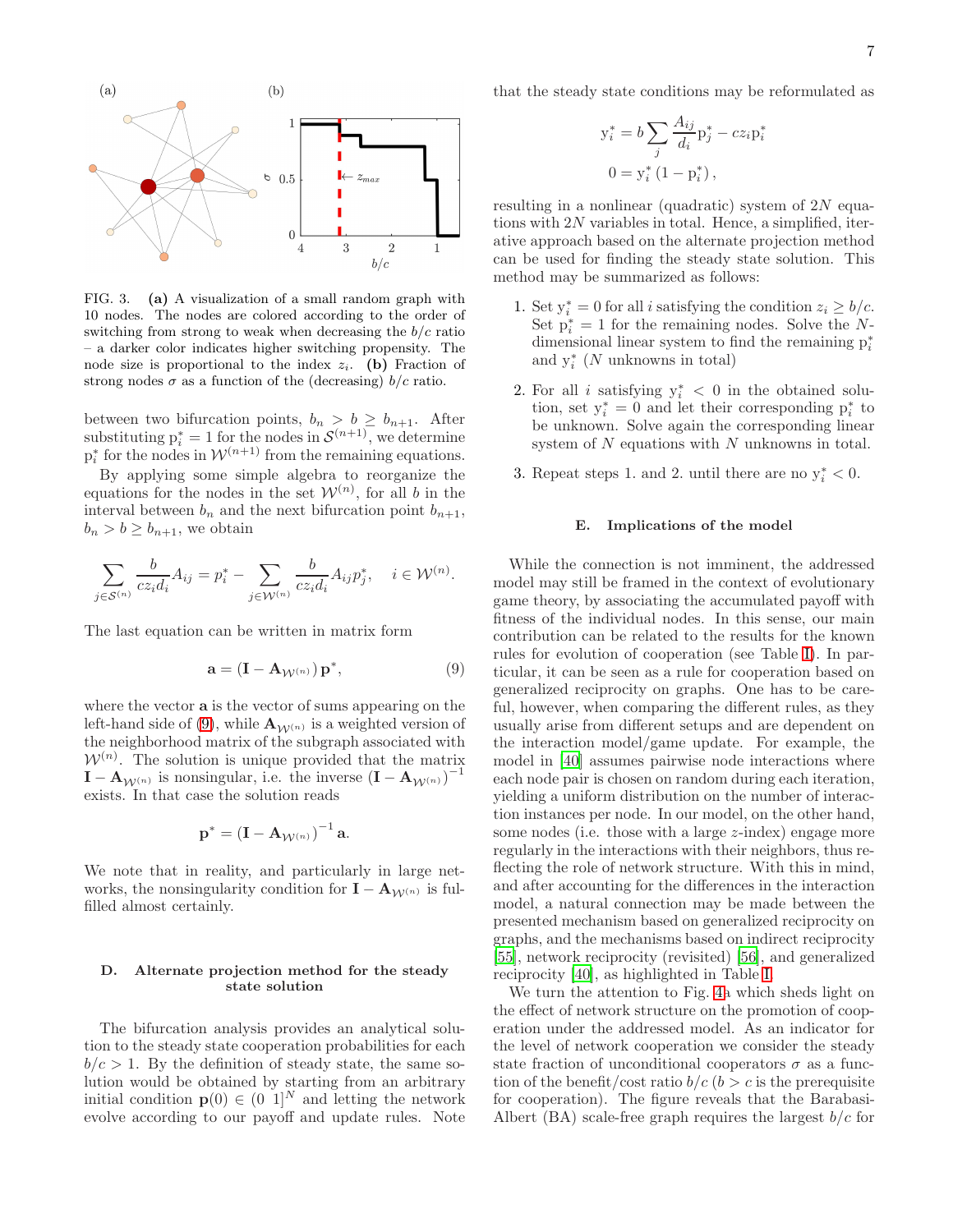

<span id="page-7-0"></span>FIG. 4. (a) Fraction of unconditional cooperators  $\sigma$  as a function of  $b/c$  for Regular, ER, BA, and WS graphs. Dashed lines indicate the threshold for full network cooperation according to equation  $(7)$ . (b) Probability density function (pdf) of the index  $z$  for the same random graphs. We note that for the Regular graph the pdf is concentrated on a single point (i.e the index z is the same across all nodes,  $z = 1$ . (a-b) The results are obtained by averaging over 100 different graph realizations. All graphs have 1000 nodes and average degree 8.

full network cooperation to take place (all nodes unconditional cooperators), followed by the Erdos-Renyi (ER) graph and the Watts-Strogatz (WS) small-world graph. In contrast, for a small  $b/c$  ratio, the BA graph has the largest fraction of cooperators among these three graph types. The Regular graph presents itself as the most supportive to cooperation, as  $b > c$  implies full, unconditional cooperation on network level.

The reason for this behavior may be directly inferred from Fig. [4b](#page-7-0), where we depict the probability density function  $(pdf)$  of the index  $z$  across the network nodes for the same random graphs. We recall that that the individual cooperative behavior in the network is determined by this index. The nodes with a higher value of it are in "less favorable" position in the network, as they will be called upon more often in our interactions model. For higher values of the benefit-to-cost ratio  $b/c$ , the global cooperative behavior is dominated by the tail (the righthand side) of the distribution, i.e. the fraction of network nodes with high values of the z-index. This explains exactly the lower fraction of unconditional cooperators in the BA graph in this regime, as compared to the other random graph configurations. On the other hand, the behavior in the low  $b/c$  regime is determined by the lefthand side of the distribution, where again a large mass is distributed in the case of the BA graph. As a result, in this regime we find higher fraction of unconditional cooperators in the BA graph compared to the ER and the WS graph, as shown in the box of Fig. [4a](#page-7-0).

# F. Stability of cooperation

So far, we addressed the case when all nodes were subject to the same behavioral mechanism [\(2\)](#page-2-0) to update their individual probabilities of cooperation. In the following, we assume that a fraction  $\delta = D/N$  of the nodes

become unconditional defectors  $(p_i(t) = 0)$ , independent on their accumulated payoff. The aim is to assess the robustness of the (in general cooperative) behavioral update to the presence of defectors.

The bifurcation analysis as well as the alternate projection method can be easily accommodated to account for this characteristic. Additionally, several properties derived for the original case can be generalized to this setup. Particularly, in the presence of unconditional defectors, the necessary condition for existence of unconditional cooperators (property 5.), becomes  $\frac{d_i}{q_i}z_i \leq b/c$ , where  $q_i$  is the number of neighbors of i that are not unconditional defectors. In addition, the necessary and sufficient condition for full network cooperation (property 6.) now reads  $b/c \ge \max_i \frac{d_i}{q_i} z_i$ . The remaining properties can not be easily generalized as they depend on the initial selection of defecting nodes.

Numerical results are summarized in Fig. [5](#page-8-1) where we plot a heat map for the fraction of "defective instances" as a function of  $\delta$  and  $b/c$ . By defective instance we understand the absence of a strong node in the network in steady state. Interestingly, the BA graph presents itself as the most robust to an invasion of defectors, as it registers the smallest number of defective instances  $\delta$ for the same ratio  $b/c$ . The ER graph provides to be slightly less robust than the BA graph. As least robust to an invasion of defectors come the WS and the Regular graph, which present similar behavior in this setup. The reason for this behavior becomes apparent if we, again, look at the distribution of the index z in different random graphs. Since in this case we are interested in the number of defective instances (i.e. graph realizations without unconditional cooperators in the network), decisive is the shape of the left-hand-side of the pdf of  $z$ . As the existence of unconditional defectors in the neighborhood of a node i decreases the payoff of node i, its influence on the cooperative behavior of node i may be understood as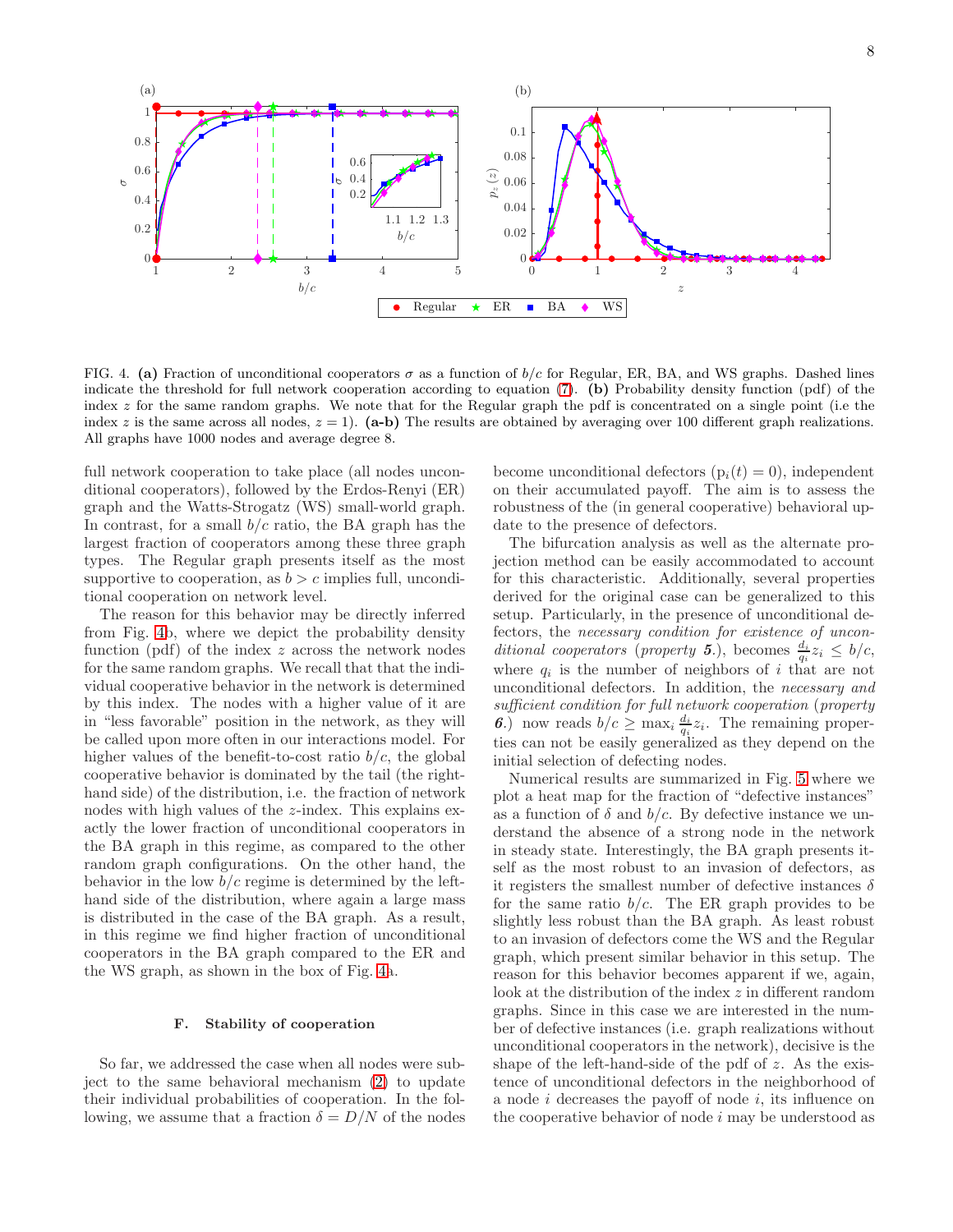| Mechanism                                         | Rule                        | Note                                                                                                                    |
|---------------------------------------------------|-----------------------------|-------------------------------------------------------------------------------------------------------------------------|
| Kin selection                                     | b/c > 1/q                   | $g$ denotes the probability that two agents share a gene [2].                                                           |
| Group selection                                   | $b/c > 1 + n/m$             | $n$ and $m$ , are respectively, the maximum group size<br>and number of groups [4].                                     |
| Direct reciprocity                                | b/c > 1/w                   | $w$ is the probability that a game will last one more round [7].                                                        |
| Network reciprocity                               | $b/c > \langle d \rangle$   | $\langle d \rangle$ is the average number of neighbors [19].                                                            |
| Network reciprocity<br>(revisited)                | $b/c > \langle d_2 \rangle$ | $\langle d_2 \rangle$ is the average degree of the nearest neighbors [56].                                              |
| Indirect reciprocity                              | b/c > 1/q                   | $q$ is the probability to know someones reputation [55].                                                                |
|                                                   |                             | Generalized reciprocity $b/c > (v + n^2)/(v - n^2)$ v denotes the number of interactions, and n is the group size [40]. |
| Generalized reciprocity $b/c \geq z_{\text{max}}$ |                             | $z_{\text{max}}$ is the maximum neighborhood importance index.                                                          |
| on graphs                                         |                             |                                                                                                                         |

<span id="page-8-0"></span>TABLE I. Cooperation Mechanisms



<span id="page-8-1"></span>FIG. 5. Heat map for the fraction of defective instances as a function of  $\delta = D/N$  and  $b/c$ . D out of N nodes are randomly chosen to be unconditional defectors and the results are averaged over 100 realizations. (a) Regular graph. (b) ER graph. (c) BA graph. (d) WS graph. (a)-(d) All graphs have 100 nodes and average degree 8. Results are averaged across 100 graph realizations.

an "effective" increase of the value of the index  $z_i$ . This, on the other hand may drive unconditional cooperators to extinction (a defective distance is declared for the particular configuration). As depicted in Fig. [4b](#page-7-0), due to the higher fraction of nodes with small values of the index z, the BA graph is on average less affected by this condition, i.e. it is more robust to an invasion of defectors.

# G. Accounting for restricted memory

The state-based behavioral rule [\(2\)](#page-2-0) implicitly assumes that each past event is valued equally. However, sometimes the agents (nodes) have short memory, and thus may give higher importance to recent interactions. We can account for this effect by adding a weight  $r, 0 \le r \le$ 1, to the accumulated payoff, i.e.

$$
Y_i(t) = rY_i(t-1) + \mathbf{\Theta}_i \mathbf{p}(t).
$$

We note that the case  $r = 1$  corresponds to the update [\(2\)](#page-2-0). When  $r < 1$ , the steady state probability for cooperation for node  $i$  is

<span id="page-8-2"></span>
$$
p_i^* = f\left(\frac{\Theta_i p^*}{1-r}\right) = f\left(\frac{y_i^*}{1-r}\right). \tag{10}
$$

In this case, the accumulated payoff converges to a finite value since the steady state payoffs represent converging geometric series, implying  $0 \leq p_i^* \leq 1$ . We point out that, with the introduction of the weight  $r$ , exploitation can not be prevented by employing the update rule [\(2\)](#page-2-0) for small enough  $b/c$  ratios, as in some cases it may happen that  $y_i^* < 0$  for some *i*. This can be seen by applying the inverse map to [\(10\)](#page-8-2), as we get

$$
y_i^* = (1 - r) f^{-1} (p_i^*),
$$

which can be negative if  $f^{-1}(p_i^*)$  is negative. This happens, for example, if  $f(\cdot)$  is the standard logistic function, with steepness  $k = 1$  and midpoint  $\omega_0 = 0$ , and  $p_i^* < 1/2$ .

However, there is a threshold  $\beta^*$  for which if  $b/c \geq \beta^*$ exploitation is prevented. As can be seen from equation [\(10\)](#page-8-2) the threshold depends on the underlying network type and the parameter  $r$ , and can not be easily derived. Nevertheless, we can provide its lower and upper bounds,  $\beta_{LB}$  and  $\beta_{UB}$  that are independent from r. In particular, we can safely assume that  $\beta_{LB} = 1$  because, as previously said,  $b/c > 1$  is a prerequisite for cooperation. To derive the upper bound  $\beta_{UB}$ , we again assume the existence of the minimal probability for cooperation  $p_{\min}$ (its presence is a valid assumption since, from [\(10\)](#page-8-2), we know that  $p_i > 0$  for all i). Then, from [\(5\)](#page-3-3), it follows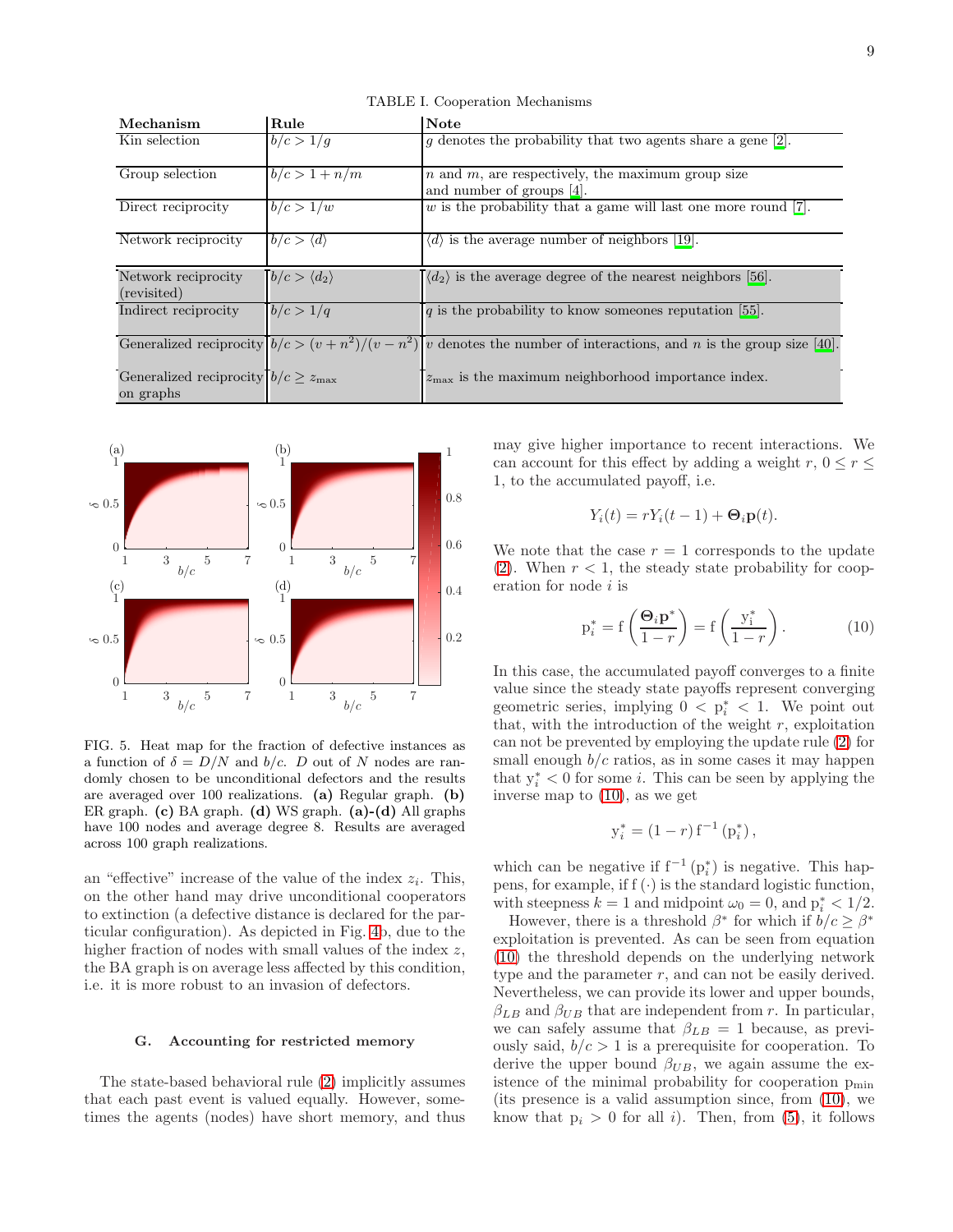that  $y_i \geq bp_{\min} - cz_i p_i$ . Therefore, in order for  $y_i$  to be nonnegative for all  $i$  it must be that

$$
b p_{\min} \ge c z_i p_i \ge c z_i p_{\min}
$$

for all i, or  $b/c \geq z_{\text{max}}$ . Interestingly, this is the same value as the condition for full network cooperation in the infinite memory case. When the network is regular, the bounds coincide, thus leading to  $\beta^* = 1$ , a result which is independent of r.

Finally, it is worth mentioning that, when  $r = 0$ , f(.) is very steep (such that  $p_i(t + 1) = 1$  if  $y_i(t) > 0$ , and  $p_i(t + 1) = 0$ , otherwise) and setting  $N = 2$ , we get the tit-for-tat strategy in the iterated prisoner's dilemma.

### IV. DISCUSSION

We argue that the (stochastic) equations [\(1\)](#page-1-1) and [\(2\)](#page-2-0) provide a realistic model for the dynamics of network interactions in a large plethora of real-life networks. Under this model, network cooperation comes as a result of the inherent feature of the behavioral mechanism that prevents participating nodes from being exploited by the environment. In particular, the simple update rule [\(2\)](#page-2-0) requires minimal cognitive abilities and very little information retention and retrieval as the decisions of individuals to cooperate or not, only depend on their internal state which captures the past experience of their interactions with the network. The internal state may mirror fitness in biological systems, wealth or well-being in ani-

- <span id="page-9-0"></span>[1] R. M. Axelrod, The evolution of cooperation (Basic books, 2006).
- <span id="page-9-1"></span>[2] W. Hamilton, J. Theor. Biol. 7, 1 (1964).
- <span id="page-9-2"></span>[3] G. C. Williams, Evolution 11, 398 (1957).
- <span id="page-9-3"></span>[4] A. Traulsen and M. A. Nowak, [Proc. Natl. Acad. Sci. USA](http://dx.doi.org/10.1073/pnas.0602530103) 103, 10952 (2006).
- <span id="page-9-4"></span>[5] S. A. West, A. S. Griffin, and A. Gardner, J. Evol. Biol. 20, 415 (2007).
- <span id="page-9-5"></span>[6] T. Clutton-Brock, Nature **462**, 51 (2009).
- <span id="page-9-6"></span>[7] R. L. Trivers, Quart. Rev. Biol. , 35 (1971).
- [8] M. A. Nowak, Science 314, 1560 (2006).
- <span id="page-9-7"></span>[9] L. Lehmann and L. Keller, J. Evol. Biol. 19, 1365 (2006).
- <span id="page-9-8"></span>[10] M. A. Nowak and R. M. May, Int. J. Bifurc. Chaos 3, 35 (1993).
- <span id="page-9-9"></span>[11] M. A. Nowak, A. Sasaki, C. Taylor, and D. Fudenberg, Nature 428, 646 (2004).
- [12] G. Szabó and J. Vukov, Phys. Rev. E 69, 036107 (2004).
- [13] E. Lieberman, C. Hauert, and M. A. Nowak, Nature 433, 312 (2005).
- [14] J. M. Pacheco, A. Traulsen, and M. A. Nowak, Phys. Rev. Lett. 97, 258103 (2006).
- [15] Z. Rong, X. Li, and X. Wang, Phys. Rev. E 76, 027101 (2007).
- [16] S. Morita, Progr. Theor. Phys. 119, 29 (2008).
- [17] Z. Wang, L. Wang, and M. Perc, Phys. Rev. E 89, 052813 (2014).
- <span id="page-9-10"></span>[18] A. Skanata and E. Kussell, [Phys. Rev. Lett.](http://dx.doi.org/10.1103/PhysRevLett.117.038104) 117, 038104 (2016).
- <span id="page-9-11"></span>[19] H. Ohtsuki, C. Hauert, E. Lieberman, and M. A. Nowak, Nature 441, 502 (2006).
- [20] F. C. Santos and J. M. Pacheco, [J. Evol. Biol.](http://dx.doi.org/10.1111/j.1420-9101.2005.01063.x) 19, 726 (2006).
- [21] P. D. Taylor, T. Day, and G. Wild, Nature 447, 469 (2007).
- <span id="page-9-12"></span>[22] D. J. Rankin and M. Taborsky, Evolution 63, 1913 (2009).
- <span id="page-9-13"></span>[23] S. N. Dorogovtsev, A. V. Goltsev, and J. F. Mendes, Rev. Mod. Phys. **80**, 1275 (2008).<br>G. S. van Doorn an
- <span id="page-9-14"></span>[24] G. S. van Doorn and M. Taborsky, Evolution 66[, 651 \(2012\).](http://dx.doi.org/10.1111/j.1558-5646.2011.01479.x)
- <span id="page-9-15"></span>[25] M. Taborsky, J. G. Frommen, and C. Riehl, [Philos. Trans. Roy. Soc. B.](http://rstb.royalsocietypublishing.org/content/371/1687/20150084) 371 (2016).
- <span id="page-9-16"></span>[26] C. Hauert, S. De Monte, J. Hofbauer, and K. Sigmund, Science **296**, 1129 (2002).
- [27] R. J. Darren P. Croft and J. Krause, Exploring Animal Social Networks (Princeton University Press, 2008).
- <span id="page-9-17"></span>[28] R. C. Connor, Philos. Trans. Roy. Soc. B. 365, 2687 (2010).

mal and human societies, or battery level (energy) in artificial systems (e.g. wireless ad-hock networks). Due to its simplicity, this behavioral mechanism is more likely to evolve in real networks than, e.g. direct or indirect types of reciprocity, which require much more specific memory, cognitive ability and effort.

A corollary of our findings is that, under the addressed model for network interactions [\(1\)](#page-1-1), and the behavioral mechanism [\(2\)](#page-2-0), the BA scale-free graph is the most inhibitive to cooperation, followed by the ER graph and the WS small-world graph, while the regular graph presents itself as the most supportive for cooperation (as displayed in Fig. [4](#page-7-0) and Fig. [2\)](#page-5-0). The picture is inverted in the presence of pure defectors in the network, as then, the BA graph provides the highest degree of robustness, followed by the ER graph (as captured by Fig. [5\)](#page-8-1).

We point out that, while most of our conclusions are along the same lines in [\[10,](#page-9-8) [56,](#page-10-27) [57](#page-10-28)], they do not contradict the findings in [\[58,](#page-10-29) [59\]](#page-10-30) which suggest that, under the model addressed there, scale-free networks enhance cooperation. We argue that the apparent inconsistencies found in the literature, may be attributed to the differences in the way that network interactions are modeled. Therefore, it is important that all findings in this context are, in general, interpreted in light of the specifics of the addressed model only.

### ACKNOWLEDGEMENT

This research was supported in part by DFG through grant "Random search processes, Lévy flights, and random walks on complex networks".